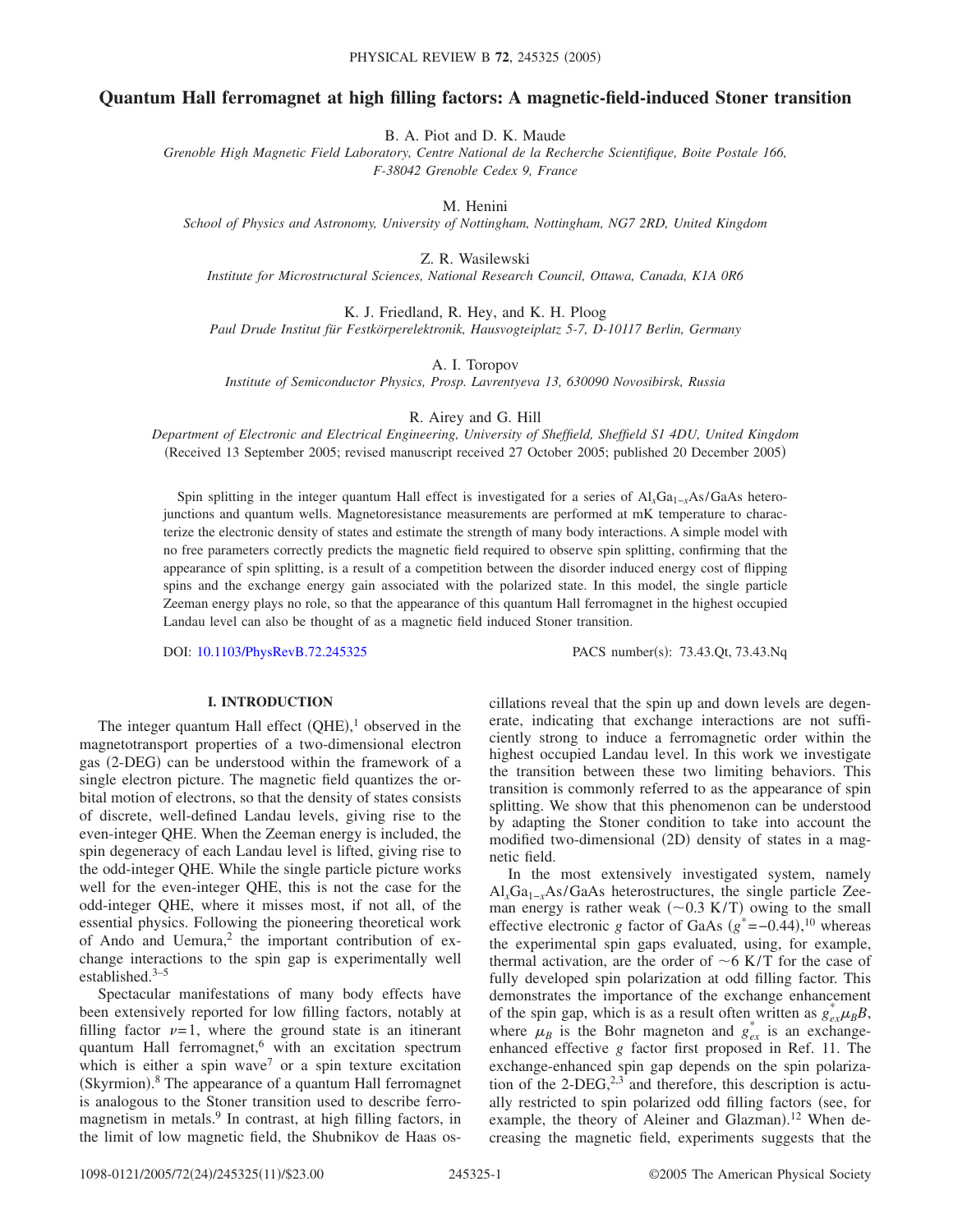enhanced spin gap collapses, with odd-integer filling factor minima suddenly disappearing from the longitudinal resistivity  $[\rho_{xx}(B)]$  at low fields.

A theoretical explanation for the collapse of spin splitting has been proposed by Fogler and Shklovskii,<sup>13</sup> who predicted a second order phase transition in which exchange interactions are destroyed by disorder in the same way as temperature destroys ferromagnetism in the mean field theory. More precisely, when the spin gap attains the same order of magnitude as the disorder-induced Landau level broadening, the spin polarization at odd filling factor is reduced. This leads to the destruction of the polarization (exchange) part of the enhanced spin gap which can be qualitatively understood within the early description of Ando and Uemura.2 Experimentally, the evolution of Fogler and Shklovskii's order parameter  $\delta v$ , which is the filling factor difference between two consecutive  $\rho_{xx}$  maxima related to spin up and down Landau levels, shows a universal behavior versus both temperature and electron density after judicious rescaling.14,15,5 Our experiments also confirms a collapse of the exchange-enhanced spin gap with decreasing magnetic field (Sec. IV B).

For a quantitative experimental description, parameters are needed to accurately describe the competition between exchange interactions and disorder. This is what is done in Ref. 5 in which disorder is extracted from an analysis of the low field Shubnikov de Haas oscillations, and exchange is estimated from transport measurements of the spin gap at higher fields, when spin splitting is fully resolved. From this an empirical critical filling factor is extracted for the onset of the collapse of spin splitting.

Here we propose to tackle the problem from an *intuitively* different point of view. Instead of starting from a spin polarized situation in which the spin gap is open as when discussing the collapse of spin splitting, we propose to tackle the phase transition from the other side, by considering what happens to an unpolarized (paramagnetic) 2-DEG, corresponding to the  $\delta v = 0$  phase in the Fogler and Shklovskii approach, when increasing magnetic field.

Spin splitting can then be seen as a transition from a paramagnetic state to a ferromagnetic state within a single Landau level at odd filling factors. For this transition to occur we have to compare the energy cost, due to the disorder-induced Landau level broadening, of populating higher energy levels by flipping spins *s* inversely proportional to the density of states at Fermi level,  $D(E_F)$  and the exchange energy gain associated with the polarized state. At zero magnetic field this condition is nothing other than the well-known Stoner condition for ferromagnetism in metals. $9$  In a magnetic field,  $D(E_F)$  increases as  $B/\Gamma$ , where  $\Gamma$  characterizes the Landau level broadening. Increasing magnetic field increases the density of states (Landau level degeneracy), thus lowering the energy cost for flipping spins sufficiently to induce a ferromagnetic state. For a quantitative comparison with experiment, estimations of the Landau level broadening  $\Gamma$  and the strength of the exchange energy are required.

The rest of this paper is organized as follows. In Sec. II a simple model for the appearance of spin splitting, based on the Stoner condition for ferromagnetism is presented. The Landau level broadening is evaluated in Sec. III from an



FIG. 1. Schematic representation of the process for spin splitting.

analysis of the low magnetic field Shubnikov de Haas oscillations. The exchange energy is derived in Sec. IV using the theoretical calculation of the electronic spin susceptibility of Attaccalite *et al.*<sup>16</sup> The calculated spin susceptibility and exchange parameter are shown to be in good agreement with experiment. Finally, in Sec. V, the Landau level broadening and exchange energy are used to predict the critical magnetic field for the appearance of spin splitting. A comparison with the experimental data shows good agreement for a number of samples covering a wide range of densities and mobilities.

# **II. MODEL FOR THE APPEARANCE OF SPIN SPLITTING**

We propose here that exchange interactions drive a transition from a paramagnetic state, corresponding to nonspinsplit Shubnikov de Haas oscillations, to a ferromagnetic state, corresponding to spin resolved Shubnikov de Haas. Strictly speaking, the transition is driven by the density of states, via the Landau level degeneracy *eB*/*h*, rather than the exchange energy, which is actually magnetic field independent, to a good approximation, at high filling factors (see Sec. IV B). The system is described considering the highest occupied Landau level at odd filling factor, so that the starting situation is when the system is unpolarized and the Fermi level lies in the center of the degenerate spin up and down sublevels of a given Landau level. This is an approximation, since there can be a small residual spin polarization due to the Zeeman splitting. However, in GaAs, at low magnetic fields, the Zeeman energy is small compared to both Landau level broadening and exchange energy, so it is a good approximation to consider the limit of zero Zeeman energy. Within this framework the appearance of a ferromagnetic state requires that the energy cost of populating higher energy levels by flipping spin, should be less than the gain in exchange energy, which therefore stabilizes the newly polarized state. This situation is depicted schematically in Fig. 1.

If we consider flipping spins to fill the spin up Landau level to an energy *u* above the initial Fermi energy, the energy cost can be expressed as

$$
E_{flip} = 2 \int_0^u D(E) E dE.
$$
 (1)

To simplify, we have defined the zero of energy such that  $E_F$ =0. It is possible to obtain a simple expression if we as-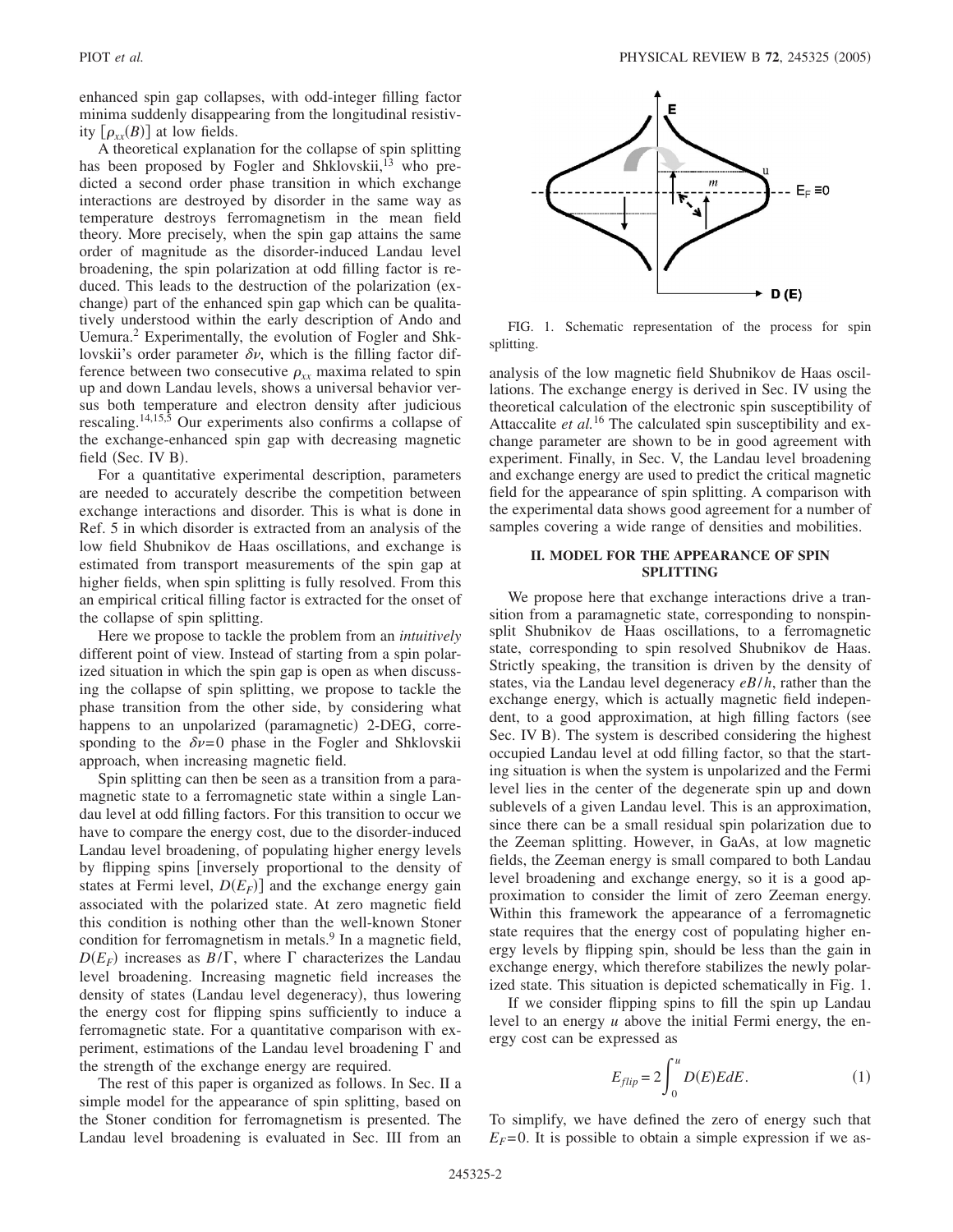sume that the density of states,  $D(E)$ , in this expression can be approximated by its value at the Fermi level. Proceeding in this way, we implicitly suppose that the Landau level is rectangular shaped, which should be relevant only for small values of *u*. If the temperature is zero and  $m=2\int_0^u D(E)dE$  $\approx$  2*D*(*E<sub>F</sub>*)*u* is the spin polarization created by this process within Landau level  $N$ , then Eq.  $(1)$  can be written as

$$
E_{flip} = \frac{1}{4D(E_F)}m^2.
$$
 (2)

The factor 4 in Eq.  $(2)$  simply arises from the definition of *m*. This expression confirms the intuitive idea that the larger the density of state is, the smaller the energy cost of flipping spins will be, simply because more states are available at lower energies. Calculations assuming a Gaussian form for the Landau level show this approximation differs from the exact result of Eq. (1) by less than 5%, provided  $m< 0.425$ .

At the same time this spin flip process leads to an increased population of the spin up Landau level, giving rise to an exchange energy gain which can be written

$$
E_X = \frac{X_N}{4} m^2,\tag{3}
$$

where  $X_N$  is the exchange energy between two spins in Landau level *N*. The quadratic dependence on *m* results from the many body nature of this interaction. Following this model in which we only have two competing energies, it will be energetically favorable for spins to flip when

$$
\frac{1}{D(E_F)} = X_N.
$$
\n(4)

When the Fermi level lies the center of a Landau level,  $D(E_F)$  increases as  $B/\Gamma$ , due to the *eB/h* Landau level degeneracy and the disorder-induced broadening  $\Gamma$ . The underlying idea is that when increasing the magnetic field we reach a sufficient density of states at the Fermi level to reduce the spin flip energy cost, so that the spin system eventually becomes "ferromagnetic."

To check the validity of such a model, one must evaluate quantitatively how the density of states varies with magnetic field. For this a description of the shape and width of the Landau levels is required.

# **III. DENSITY OF STATES IN A MAGNETIC FIELD**

## **A. Low field Shubnikov de Haas analysis**

#### *1. Formalism*

In a magnetic field, the diagonal conductivity  $\sigma_{xx}$  of the 2-DEG can be written

$$
\sigma_{xx} = \frac{n_s e^2 \tau_{tr}}{m^*(1 + \omega_c^2 \tau_{tr}^2)},
$$
\n(5)

where  $n<sub>s</sub>$  is the electron density,  $\tau<sub>tr</sub>$  the transport scattering time,  $m^*$  the electron effective mass, and  $\omega_c$  the cyclotron frequency.

$$
\sigma_{xx} \approx \frac{e^2 D(E_F)}{m^* \tau_{tr} \omega_c^2}.
$$
\n(6)

For high mobility samples, the Hall resistivity is usually much larger than the longitudinal resistivity provided  $\omega_c \tau_{tr}$  $\geq 1$ , so that the two-dimensional resistivity tensor gives  $\rho_{xx}$  $\approx \sigma_{xx} \rho_{xy}^2$ . In the nonspin-split low magnetic field region,  $\rho_{xy}$ is approximatively linear in  $B$ , and from Eq. (6) the field dependance of  $\rho_{xx}$  can be written

$$
\rho_{xx} \propto \frac{1}{\tau_{tr}} D(E_F). \tag{7}
$$

At low magnetic field, the variation  $\Delta \rho$  of the longitudinal resistivity around the zero field resistivity  $(\rho_0)$  can be calculated by expanding the quantized density of states as a Fourier series. The amplitude of the fundamental oscillatory term gives, in the zero temperature limit, the following expression for  $\Delta\rho/\rho_0$ :

$$
\Delta \rho / \rho_0 = A e^{\frac{-\pi}{\omega_c \tau_q}}.
$$
\n(8)

This expression, which is a good approximation provided that  $\Delta \rho / \rho_0$  < 1, is obtained for the particular case of Lorentzian Landau level and is nothing more than the disorder damping term in the Lifshitz Kosevitch formula.<sup>17</sup> Here  $\tau_a$  is the quantum lifetime related to the width of the Lorentzian Landau level by  $\tau_q = \hbar / 2\Gamma_L$ . *A* is a constant whose value depends on the power relation between the resistivity and the density of state (see below).

The same calculation for a Gaussian Landau level [defined here with a full width at half maximum of  $2\sqrt{\ln(2)\Gamma_G}$ gives

$$
\frac{\Delta \rho}{\rho_0} = A e^{-\pi^2 \Gamma_G^2 / \hbar^2 \omega_c^2}.
$$
\n(9)

The expression is similar to that for a Lorentzian Landau level except that the *B* dependence in the exponential function is in  $1/B^2$  if the Landau level width is field independent.

Plotting the experimental  $\Delta \rho / \rho_0$  on a logarithmic scale versus  $1/B$  or  $1/B<sup>2</sup>$  can give information concerning the shape of the Landau level. A linear behavior of  $\ln(\Delta \rho / \rho_0)$ when plotted versus  $1/B$  (so-called Dingle plot) indicates Lorentzian Landau levels,<sup>18</sup> whereas a linear behavior when plotted versus  $1/B^2$  suggests Gaussian Landau levels. In both cases the slope of these curves gives the (field-independent) width of these levels. This theoretical treatment has, however, to be confirmed by checking the value of the intercept at  $1/B=0$ , noted here as *A*. An intercept of  $A=2$  is theoretically expected when the resistivity is directly proportional to  $D(E_F)$ . If, however, the  $\rho_{xx}$  dependence on  $D(E_F)$  is quadratic [i.e.,  $1/\tau_{tr} \propto D(E_F)$  in Eq. (7)], the Fourier expansion exhibits an additional factor 2, which leads to an intercept of *A*=4. These issues are discussed in more detail in the seminal paper by Coleridge.<sup>19</sup>

#### *2. Low temperature magnetotransport*

We have performed mK temperature magnetotransport measurements on different heterojunctions (HJ) and quantum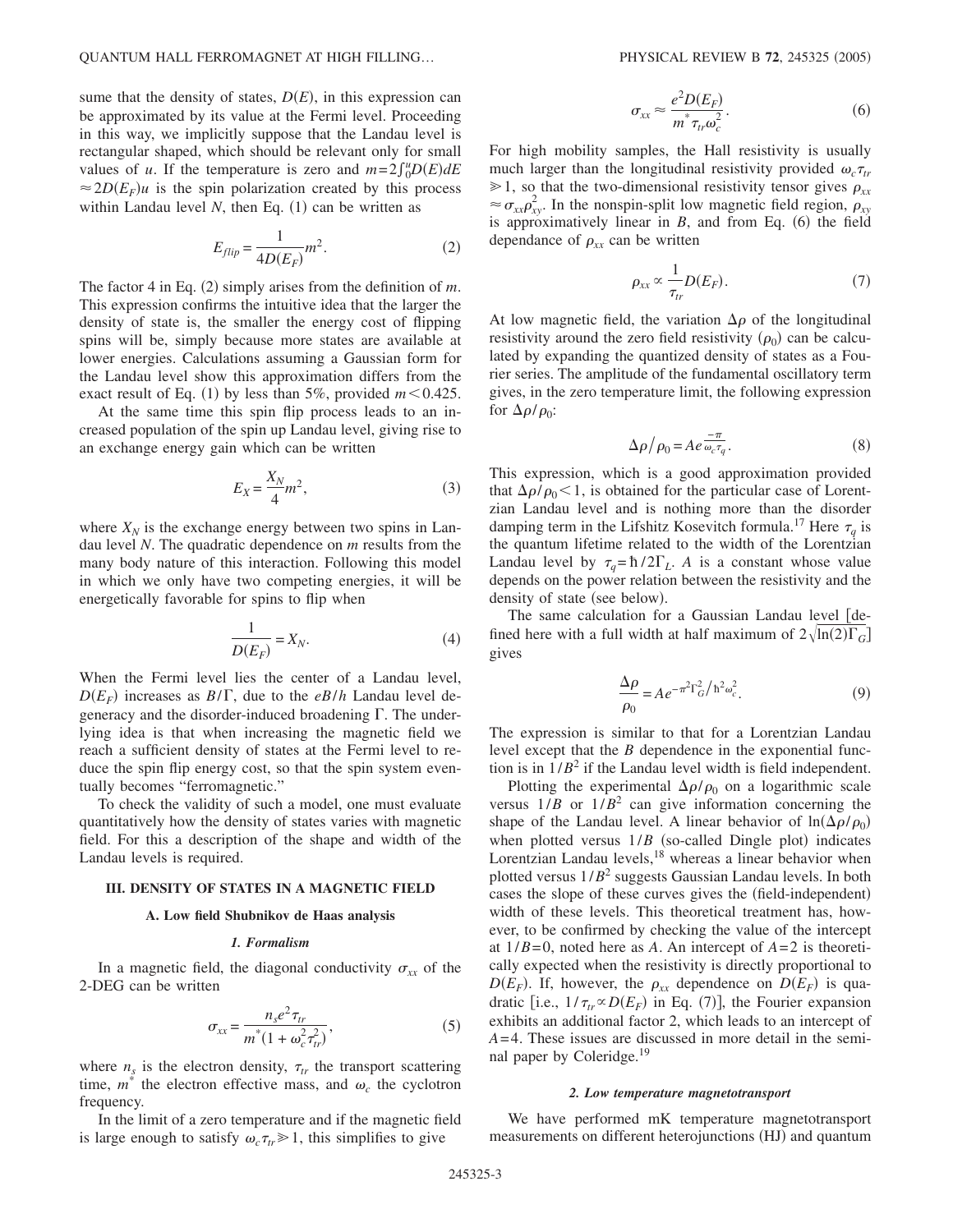

FIG. 2. Magnetoresistance trace for sample NU 1783a.  $\delta \nu$  (full circles) as a function of magnetic field. Dotted line is the extrapolation of  $\delta v$  used to determine  $B_{ss}$  as explained in Sec. V. Vertical solid line delimits the magnetic field region for which  $\Delta \rho / \rho_0$  < 1. Dashed-dotted straight line emphasizes the linear behavior of  $\rho_{xx}^{peak}(B)$  at higher magnetic fields.

wells (QW), using a standard low frequency lock-in technique. Representative longitudinal resistivity  $(\rho_{xx})$  versus magnetic field data obtained for one of the samples is shown in Fig. 2. The variation of the longitudinal resistivity around the zero field value  $(\Delta \rho / \rho_0)$  has been directly extracted from the low field Shubnikov de Haas data at 50 mK.  $(\Delta \rho / \rho_0)$  is plotted on a logarithmic scale versus  $(1/B^2)$  in Fig. 3(a), and, for comparison, versus  $(1/B)$  in Fig. 3(b), for all the samples investigated.

At *T*=50 mK, the smearing imposed by the Fermi-Dirac statistics is small enough to ensure that  $\Delta \rho$  can be analyzed using a zero temperature formalism. In the samples studied, the Dingle plots are found to decrease as  $1/B^2$  rather than as  $1/B$  (see Fig. 3). While the linear fits are reasonable in both cases, they are slightly better in the  $1/B^2$  plots [Fig. 3(a)]. The data in the  $1/B$  plots has a noticeable curvature [Fig. 3(b)]. In addition, the intercepts in the  $1/B^2$  plots  $(1 < A$  $<$  2.7) are close to one of the theoretically expected values,  $A=2$ . This is not the case for the  $1/B$  plots, with intercepts 7*A*21, far from the theoretically expected value of either  $A = 2$  or  $A = 4$ .

This suggests that, for our samples, the density of states is better described using a Gaussian form with fieldindependent width for the Landau levels. Within this model, the intercept  $A \approx 2$ , implies that  $\rho_{xx}$  is directly proportional to  $D(E_F)$ . We have also checked that an identical result is obtained when filtering the raw data with a band pass centered at the fundamental Shubnikov de Haas frequency. The 1/*B*<sup>2</sup> decrease (a Gaussian form for the Landau levels) therefore provides a better description of our data. From Eq. (7) this result implies, as proposed in Ref. 20 that the transport scattering time does not depend on  $D(E_F)$ .

A complementary study to the low field Shubnikov de Haas analysis can be performed by analyzing the values of the resistivity peaks,  $\rho_{xx}^{peak}(B)$ , in the regime  $\Delta \rho / \rho_0 > 1$ .<sup>20,21</sup>



FIG. 3. Dingle plots. (a)  $\Delta \rho / \rho_0$  versus  $1/B^2$  and (b)  $\Delta \rho / \rho_0$ versus 1/*B*. Note log scale for vertical axes. Straight lines are linear fits to the data points in the region  $\Delta \rho / \rho_0 < 1$  delimited by the horizontal dotted line.

In this regime, we observe a linear increase of  $\rho_{xx}^{peak}(B)$  (visible in the  $\rho_{xx}$  trace for sample NU1783a in Fig. 2). When  $\Delta \rho / \rho_0$  > 1, Eqs. (8) and (9) are no longer valid because the deviation of the density of states from the zero field value becomes too large to be described by the fundamental oscillatory term in the Fourier series. However, Eq. (7) is still valid and thus the field dependence of the resistivity peaks can provide information on  $(1/\tau_{tr})D(E_F)$ . The less stringent condition to account for the observed linear dependence of  $\rho_{xx}^{peak}(B)$ , is as proposed in Ref. 20, that the inverse of the transport relaxation time and the Landau level broadening have the same magnetic field dependence. For the sample studied in Ref. 20, this dependance was in square root of *B*, while here the low field Shubnikov de Haas (Dingle) analysis suggests both parameters are field independent. The latter case is fully compatible with the observed linear dependence of  $\rho_{xx}^{peak}(B)$ .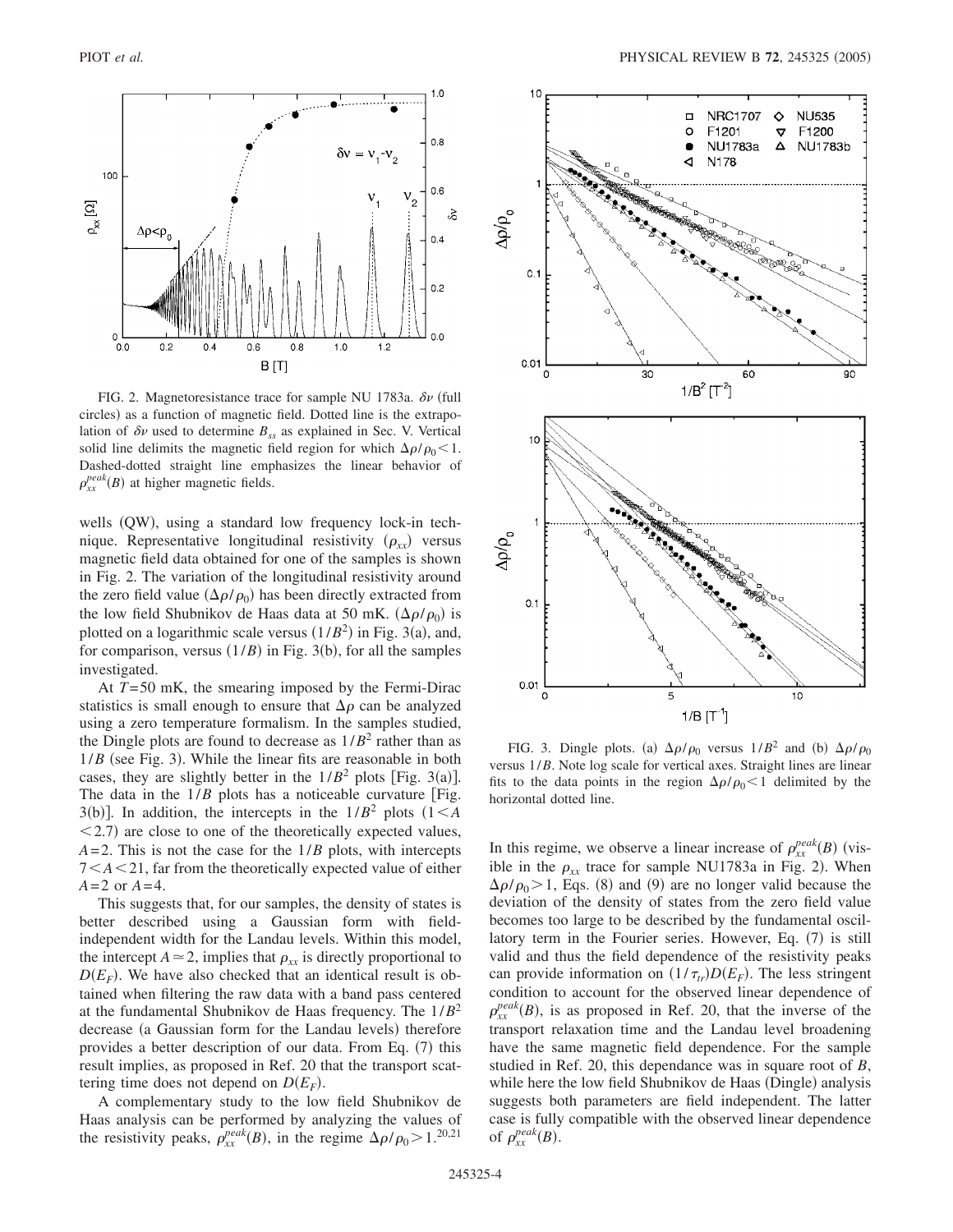

FIG. 4. Schematic representation of the density of states in a magnetic field used in a simple model to estimate  $\Gamma$  in Sec. III.

The theory of Raikh and Shahbazyan<sup>22</sup> on the Landau level shape in the presence of long range scattering suggests Gaussian Landau levels with field-independent width in the regime where  $a_{corr} \ge R_{cycl}$  (where  $a_{corr}$  is the correlation length of the disorder potential, and  $R_{cycl}$  the cyclotron radius) and with a square root of *B* dependence when  $R_{cycl}$  $\ge a_{corr}$ . Our results are consistent with a field-independent broadening of the Gaussian Landau levels suggesting that  $a_{corr} \ge R_{cycl}$  in our samples. While this is an interesting point discussed in Refs. 19 and 22, it is not the direct focus of the present work.

# **B. Estimation of the Landau level width**

To evaluate the  $D(E_F)$  appearing in Eq. (4), one needs an estimation of the total Landau level width  $\Gamma$ , which includes all states, both delocalized and localized. Estimating  $\Gamma$  from the low field Shubnikov de Haas oscillations is *a priori* not possible because in this region delocalized states from different Landau levels overlap, preventing the resistance from going to zero. However, at slightly higher fields, in the region just before spin splitting appears, the proximity to the first zero resistance states at even filling factors can be used to estimate  $\Gamma$ . The width of the  $\rho_{xx}$  minima (zero resistance states) depends on the ratio  $\Gamma_{dl}/\Gamma$ , where  $\Gamma_{dl}$  characterizes

the width of the extended (delocalized) states.

Starting from the formalism presented in Sec. III A, we construct a simple model in the zero temperature limit, assuming that the density of states can be modeled as a set of Gaussian functions of width  $\Gamma$ , with sub-Gaussians delimiting delocalized states near the center of the Landau level, of width  $\Gamma_{dl}$ . This is schematically depicted in Fig. 4.  $\Gamma_{dl} \equiv \Gamma_G$ is determined from the slope of the  $\ln(\Delta \rho / \rho_0)$  versus  $1/B^2$ plots as described in Sec. III A. The values of  $\Gamma_{dl}$  for all the samples investigated are summarized in Table I.  $\rho_{xx}$  can then be calculated using  $\rho_{xx} \propto D(E_F)$ . Knowing  $\Gamma_{dl}$ , it is possible to determine  $\Gamma$  for each sample, by fitting to the  $\rho_{xx}(B)$  data in the magnetic field region just before spin splitting appears. Proceeding in this way we have estimated  $\Gamma$  for the different samples studied (see Table I). Experimentally a Gaussian form for the density of delocalized states gives by far the best fit to our  $\rho_{xx}(B)$  data. We have also tried to fit assuming the region of delocalized states is delimited with a sharp cutoff (mobility edge), as often proposed in the literature. While this model is unable to correctly reproduce the shape of  $\rho_{xx}(B)$  we can nevertheless roughly estimate  $\Gamma$ . The results are comparable to those obtained with our Gaussian model, suggesting that the Landau level width  $\Gamma$  extracted here is to some extent independent of the exact form used for the density of delocalized states.

## **IV. ESTIMATION OF THE EXCHANGE INTERACTION**

Analyzing the spin-split Shubnikov de Haas oscillations we can extract parameters which characterize exchange, such as, for example, the enhanced-effective  $g$  factors.<sup>5</sup> However, in this case the spin gap already exists, and, the system is therefore already polarized. To describe an unpolarized 2-DEG in a low field situation, it is better to estimate exchange via the spin susceptibility of the electronic system, defined as the response to an external magnetic field in terms of spin magnetization. This is a good probe of exchange interactions between electrons since exchange favors spin alignment and thus enhances the spin susceptibility. We will see in Sec. IV B that these two different approaches to estimate the exchange (enhanced-effective  $g$  factors and spin susceptibility) are fully consistent.

TABLE I. Samples parameters: structure, electron density  $(n_s)$ , mobility at 50 mK  $(\mu)$ , width of delocalized states  $(\Gamma_{dl})$ , total Landau level width ( $\Gamma$ ), magnetic field for the appearance of spin splitting *(B<sub>ss</sub>)* discussed in Sec. V and exchange-enhanced *g* factor  $(g_{ex}^*)$  discussed in Sec. IV B. For N 178 a reliable estimation of  $\Gamma$  was not possible.

| Sample            | Structure | $n_{\rm s}$<br>$(10^{11}$ cm <sup>-2</sup> ) | μ<br>$(10^6 \text{ cm}^2/\text{Vs})$ | $\Gamma_{dl}$ (K) | $\Gamma$ (K)  | $B_{ss}$ (T)    | $g_{ex}$       |
|-------------------|-----------|----------------------------------------------|--------------------------------------|-------------------|---------------|-----------------|----------------|
| F <sub>1201</sub> | OW        | 8.83                                         |                                      | $1.23 \pm 0.05$   | $2.3 \pm 0.1$ | $0.93 \pm 0.07$ | $5.3 \pm 1.5$  |
| F1200             | QW        | 7.55                                         |                                      | $1.35 \pm 0.05$   | $1.9 \pm 0.1$ | $0.72 \pm 0.1$  | $5.7 \pm 0.4$  |
| <b>NRC1707</b>    | HJ        | 1.64                                         | 5.8                                  | $1.1 \pm 0.05$    | $1.5 \pm 0.1$ | $0.26 \pm 0.05$ | $13.1 \pm 1$   |
| NU 1783a          | HJ        | 2.1                                          | 1.5                                  | $1.48 \pm 0.05$   | $2.2 \pm 0.1$ | $0.43 \pm 0.06$ | $13 \pm 1$     |
| NU 535            | OW        | 2.13                                         | 0.11                                 | $2 \pm 0.05$      | $3.1 \pm 0.2$ | $0.74 \pm 0.12$ | $9.5 \pm 1$    |
| NU 1783b          | HJ        | 1.77                                         | 1.8                                  | $1.53 \pm 0.05$   | $2.3 \pm 0.2$ | $0.32 \pm 0.11$ | $13.7 \pm 0.7$ |
| N 178             | HJ        | 1.32                                         | 0.32                                 | $2.5 \pm 0.05$    |               | $0.54 \pm 0.2$  | $16 \pm 1.5$   |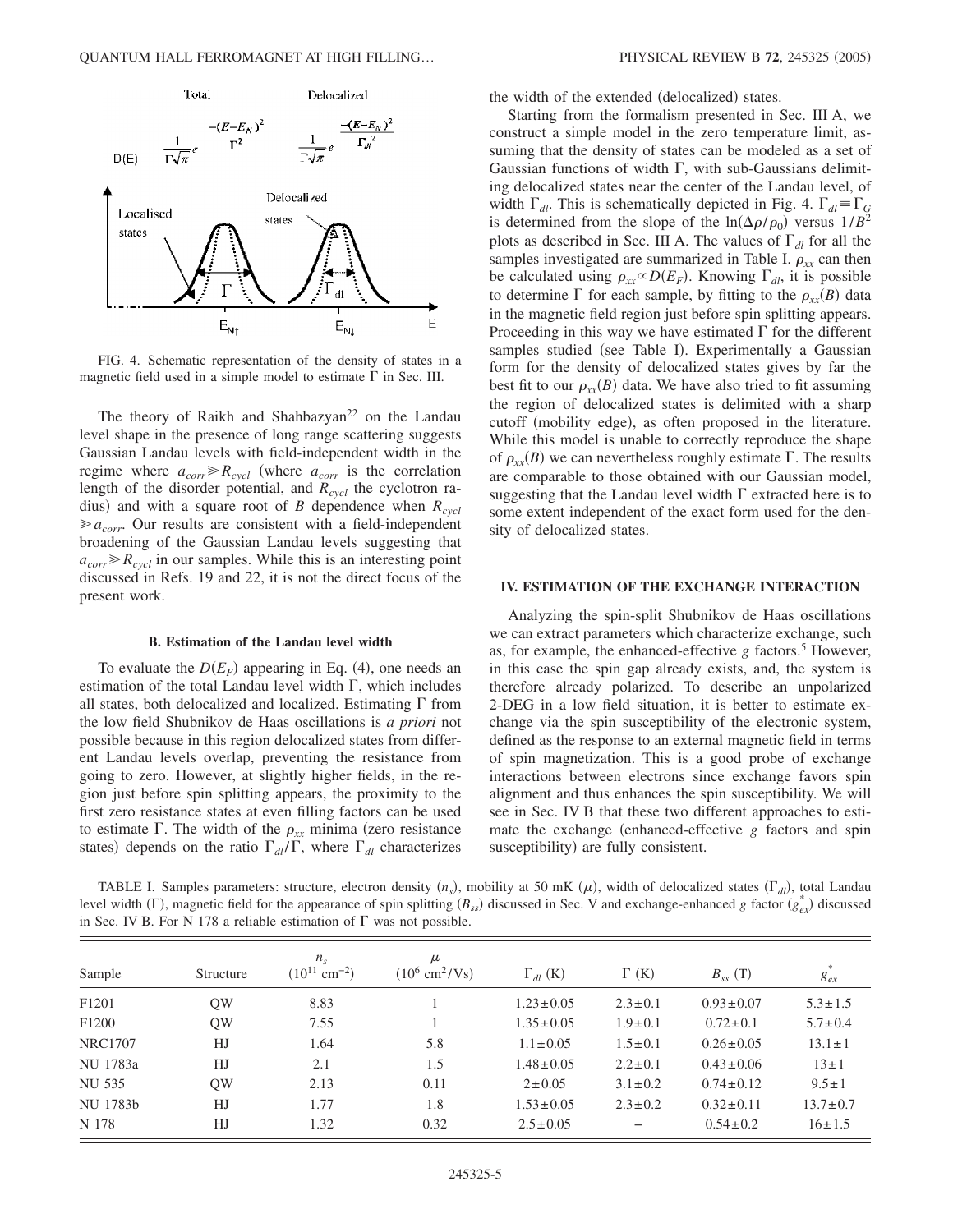## **A. Spin susceptibility**

### *1. Theoretical approach*

At zero magnetic field, the nature of the 2-DEG ground state is strongly dependent on the electron density, and thus often described as a function of the so-called density parameter  $r<sub>s</sub>$ , corresponding to the ratio of the Coulomb energy to the kinetic energy. In 2D,  $r_s$  scales as  $1/\sqrt{n_s}$ . At high  $r_s$ , in the low density regime, the ground state remains a topic of controversy, with a possible manifestation of a metal to insulator transition (MIT) observed around  $r_s \sim 10^{23}$  At low  $r_s$  however, and especially for the density range investigated here  $(r<sub>s</sub>< 2)$ , the density is sufficiently high to ensure that the zero field ground state is a paramagnetic liquid. In this case, the paramagnetic relative spin susceptibility  $\chi/\chi_0$  of the 2-DEG can be derived from calculations of the  $B=0$  ground state energy as a function of density and polarization, for example, using quantum Monte Carlo simulations (see, e.g., Tanatar and Ceperley<sup>24</sup>). Here,  $\chi/\chi_0$  corresponds to the ratio of the "real" spin susceptibility of interacting electrons,  $\chi$ , to the noninteracting Pauli value  $\chi_0$ . Similar calculations have been performed more recently by Attaccalite *et al.*<sup>16</sup> Different predictions arise from the different ways of estimating the total energy of the ground state, and in particular the correlation term. At low density,  $\chi/\chi_0$  turns out to be a very delicate quantity to estimate, and the various predictions are significantly different.

Fortunately, for our rather high density systems  $(r_s < 2)$ , the behavior of the predicted susceptibilities is more robust. Indeed, predictions for small values of  $r<sub>s</sub>$  do not show large discrepancies because in the limit  $r_s \rightarrow 0$  they all reach the "basic" Hartree-Fock approximation for spin susceptibility, determined using the well-known Hartree-Fock 2D ground state energy  $(E_g = 1/r_s^2 - 1.2004/r_s$ , see, e.g., Ref. 25). This Hartree-Fock unscreened susceptibility increases with increasing  $r<sub>s</sub>$ , reflecting that the role of exchange interactions becomes more important at low density. This trend is common to a large majority of predictions over a very large *rs* domain. However, the Hartree-Fock susceptibility diverges for  $r_s \sim 2.2$  because it does not include the effects of the correlation energy and/or screening, which prevents  $\chi/\chi_0$ from diverging. Taking into account these corrections, as done for instance in Ref. 16, the  $r<sub>s</sub>$  increase is still present but much smoother. These different theoretical predictions are plotted for comparison in Fig. 5.

## *2. Experimental approach*

There are several experimental techniques to measure the electron spin susceptibility of a 2-DEG (for a review see Ref. 26). For the particular case of a 2-DEG in GaAs, significant results have recently been obtained with the tilted field method by Zhu *et al.*<sup>27</sup> The principle of this method is to induce Landau level coincidences by tilting the sample in a magnetic field. When tilting the sample, the magnetic field perpendicular to the 2-DEG is reduced (see inset of Fig. 6). We recall that the Zeeman gap depends on the total magnetic field, whereas the cyclotron gap, which is an orbital effect, depends only on the field component perpendicular to the 2-DEG.



FIG. 5. Theoretical spin susceptibility as a function of the density parameter  $r_s$ . Hartree-Fock approximation (dotted curve), Attaccalite et al. prediction (solid curve). Open squares are experimental values of  $\chi/\chi_0$  at *i*=1 determined by tilted-field experiments on different samples. For the high density sample  $(r_s \approx 0.7)$  only an upper limit could be extracted. Full circles are extrapolated *B*  $\rightarrow$  0) values of the paramagnetic  $\chi/\chi_0$ .

Therefore, by tilting the sample, for a given filling factor, we can increase the relative weight of the Zeeman gap until the point where the spin gap is equal to the cyclotron gap. This is what we refer to here as the coincidence condition note in the literature coincidence condition often refers to the case where the spin gap is half the cyclotron energy). Knowing the angle  $\theta$  (defined in the inset of Fig. 6) which corresponds to this situation, the product  $m^*g_{tilt}$  satisfying  $m^* g_{tilt}^* = i2m_e \cos(\theta)$ , where  $i = 1$  can be extracted. If normalized using the band structure parameters  $(m^* = 0.068m_e, m_e)$ being the electron rest mass, and  $|g^*|$  = 0.44), this  $m^*g_{tilt}$  is directly equal to the relative spin susceptibility  $\chi/\chi_0$  at *i*=1.



FIG. 6. (Color online) Magnetoresistance traces for sample NU 1783b at different tilting angles. Angles are determined from the slope of the low field Hall resistance.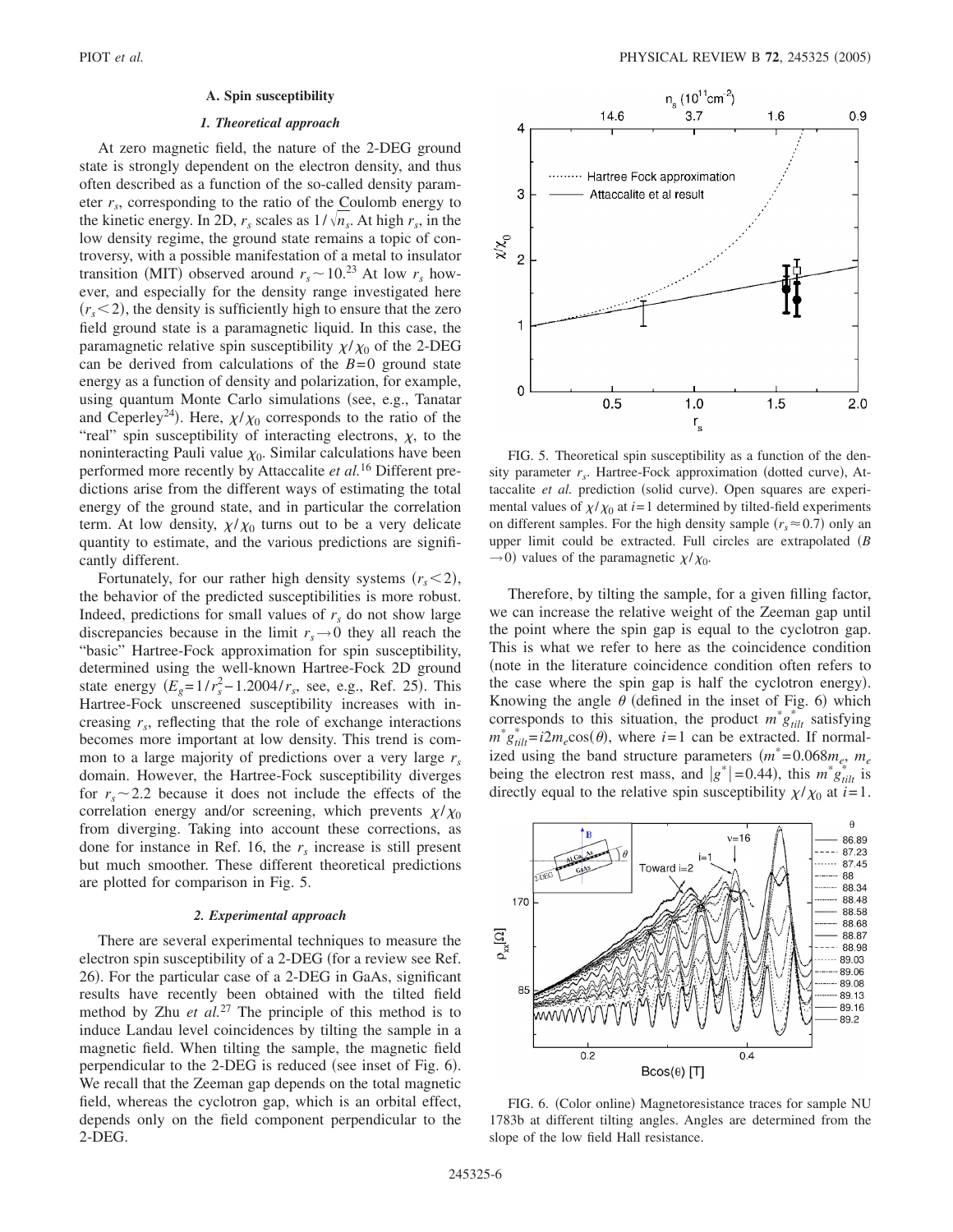The parameter  $g_{ijlt}^*$  describes the total spin gap assuming it can be written  $g_{tilt}^{\mu\nu}$   $\mu_B B$  where *B* is the total magnetic field consistent with the definition of the spin susceptibility. The enhanced *g* factor can also be defined using the perpendicular component of the magnetic field, related to the twodimensional (orbital) nature of exchange.<sup>5</sup>

Proceeding with a tunable density gated sample, Zhu *et al.*<sup>27</sup> give an explicit density-polarization dependence of the relative susceptibility for a range of density going from  $2 \times 10^9$  to  $4 \times 10^{10}$  cm<sup>-2</sup>. The polarization dependence is obtained from the observed *i*-dependence of  $\chi/\chi_0$ , because different values of *i* correspond to a different polarization of the system. The limit of zero polarization can provide an estimation of the paramagnetic relative susceptibility of the 2-DEG. Their results show the experimental  $\chi/\chi_0$  is much smaller than the Hartree-Fock prediction and also that the  $r<sub>s</sub>$  trend is in good agreement with the Attaccalite *et al.* calculation, although the experimental values are slightly smaller than predicted. Other experimental data on different systems, mainly 2-DEG in Si, can complete this comparison if they are rescaled in terms of  $r<sub>s</sub>$  (see, e.g., Ref. 26), and show that this trend is also respected in the lower  $r<sub>s</sub>$  region.

To check if the Attaccalite *et al.* prediction is experimentally valid for GaAs in the region of interest here  $(r_s < 2)$ , we have performed tilted-field measurements on our samples which cover a higher density range than the one in Ref. 27. Going towards high density should reduce spin susceptibility and thus requires even larger tilt angles, and thus higher magnetic fields. Transport measurements were performed using standard low frequency lock-in technique under magnetic fields up to 23 *T*, in a dilution fridge (base  $T \approx 50$  mK) equipped with an *in-situ* rotating sample holder.

In Fig. 6 we plot  $\rho_{xx}(B)$ , measured at  $T=50$  mK, and at various tilt angles, for sample NU1783b. Note different traces are "naturally" shifted upwards, due to the effect of the increasing in plane magnetic field which leads to a positive magnetoresistance.<sup>28</sup> The angles were accurately determined from the slope of the low magnetic field Hall resistance. As expected, we find that coincidence is reached for even larger tilt angles than in the Zhu *et al.* experiment.<sup>27</sup> This is consistent with previous measurements in this higher density range.<sup>5</sup> For example, in sample NU1783b coincidence is reached at approximately  $88.7^\circ$  (see Fig. 6). The fact that we can use tilted field to tune the Zeeman energy is not inconsistent with our simple model in which the single particle Zeeman energy is assumed to be negligible in the  $\theta$ =0 $^{\circ}$  configuration. The large tilt angle required implies that an in-plane magnetic field approximately two order of magnitude larger than the perpendicular magnetic field component is necessary to achieve Landau level coincidence.

If we consider the situation at even filling factor, for example, at  $\nu=16$  indicated by the arrow in Fig. 6, we see that when increasing  $\theta$  the gap at even filling factor initially closes, until the spin up and down sublevels of adjacent Landau levels coincide, here at about 88.7 degrees. Tilting further, we are able to make the levels cross, confirming we do indeed obtain a coincidence of Landau levels. We can see that the gap reopens at even filling factors, and then closes at odd filling factors, probably reaching a second coincidence in which the spin gap is twice the cyclotron gap. The coincidence condition depends only weakly on the perpendicular magnetic field. In other words, a single tilt angle  $\theta$  provides coincidence nearly simultaneously at all observed even filling factors. This means that the polarization dependance of  $\chi/\chi_0$  is weak, more precisely sufficiently weak, that its effects are suppressed by Landau level broadening.

Determining the coincidence condition from the  $\rho_{xx}$  trace, the corresponding products  $m^* g_{tilt}^*$  have been extracted for two samples measured (1783b and N178). For the high density samples, coincidence occurs at higher tilt angles  $(\theta > 88.81^{\circ})$ , and, due to sample mobility and magnetic field limitations, coincidence cannot be reached. Nevertheless, we can extract an upper limit for the product  $m^* g_{tilt}^*$  of sample 1200, showing that the susceptibility is indeed slightly lower for this higher density sample. The values of  $m^* g_{tilt}^*$  normalized by the product of the band structure values  $m^*$  = 0.068 $m_e$  and  $|g^*|$  = 0.44, are plotted versus  $r_s$  in Fig. 5 (open squares).

The paramagnetic spin susceptibility  $\chi/\chi_0$  can then be estimated from the  $i=0.5$ , 1 (and 1.5 when it is observed) conditions at a given perpendicular magnetic field, assuming the *i* dependance of spin susceptibility is linear as observed in Ref. 27. Such a linear extrapolation induces large error bars, because in the best situation we only have three values for  $\chi/\chi_0(i)$ , themselves subjected to error. As the tilt angle required for different coincidence conditions is roughly the same for all filling factors, extrapolation at different perpendicular magnetic field gives similar results. The differences are within the error bars induced by the linear extrapolation. While, the value of  $\chi/\chi_0$  at *i*=1 is subject to less uncertainty than the extrapolated paramagnetic  $\chi/\chi_0$ , rigourously it is the latter which is required for a comparison with theory.

The paramagnetic  $\chi/\chi_0$  are plotted versus  $r_s$  for samples 1783b and N178 in Fig. 5 (closed circles). They are consistent with the Attaccalite *et al.* prediction, smaller at most by 20%. The experimental values in Ref. 27 are also smaller than the theoretical prediction. However, the calculation of Attaccalite *et al.* is performed for an ideal 2-DEG, whereas experimentally the finite thickness of a real 2-DEG is expected to reduce spin susceptibility. Very recent finite thickness corrections to the Attaccalite *et al.* calculation have been performed by DePalo *et al.*, <sup>29</sup> showing these effects indeed lead to a reduction of the theoretical values, reconciling them with experiments (see also Ref. 30). Furthermore, spin susceptibility measurements on system similar to the one used in Ref. 27 have been recently extended to the high density regime down to  $r_s = 0.8$ ,<sup>31</sup> showing good quantitative agreements with the finite thickness correction in this density regime.29

What is important for this work is that the Attaccalite *et al.* calculations provide a relevant estimation of spin susceptibility in our samples, and therefore we can use this theory to derive our exchange parameter.

### **B. Exchange parameter versus density**

We now have to draw a formal link between the relative spin susceptibility and the exchange parameter  $X_N$  defined in Sec. II. As  $\chi/\chi_0$  is calculated for the case of zero magnetic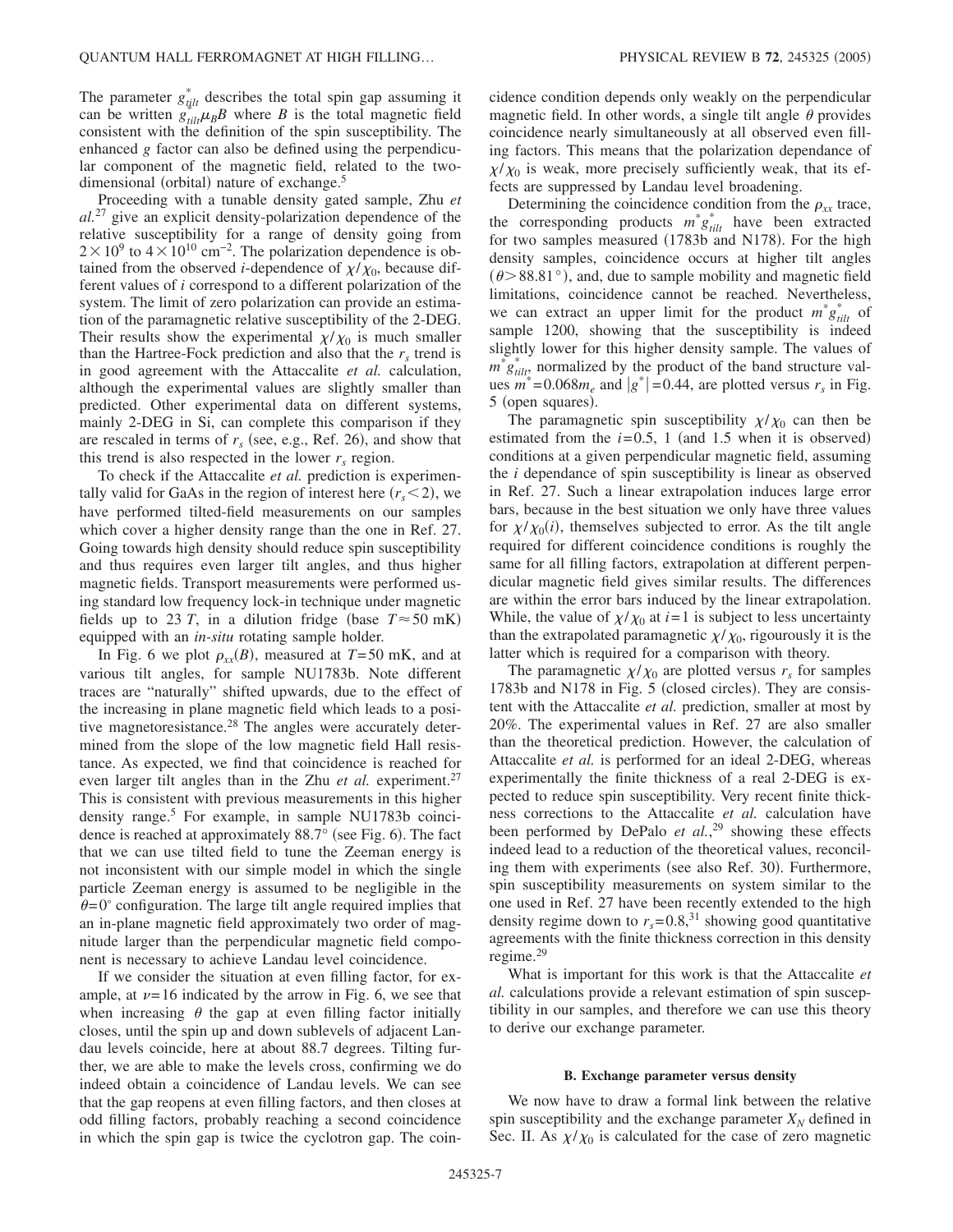field, our condition for the appearance of spin splitting should be applied in the limit  $B=0$ , which gives  $X_{\infty}D(E_F)_{B=0}=1$ .

As this condition corresponds to a zero-field "ferromagnetic" state, we can define

$$
\frac{\chi}{\chi_0} = \frac{1}{1 - X_{\infty} D(E_F)_{B=0}}.
$$
\n(10)

Here  $D(E_F)_{B=0}$  is the zero field density of states of the 2-DEG, for one spin orientation, i.e.,  $m^*/2\pi\hbar^2$ . Here  $m^*$  is taken to be equal to the accepted GaAs band edge value of 0.068 $m_e$ . The zero field exchange parameter  $X_\infty$  is then obtained from the Attaccalite *et al.* spin susceptibility  $(\chi/\chi_0)_{\text{Att}}$ as a function of density,

$$
X_{\infty}(n_s) = \frac{\left(\frac{X}{X_0}\right)_{Att}}{\left(\frac{X}{X_0}\right)_{Att}}.
$$
\n(11)

In order to compare this prediction with experiment, we have estimated the exchange-enhanced effective *g* factors  $g_{ex}^*$ . Starting from the density of states,  $D(E)$ , as described in Sec. III, we use a simple zero temperature model, in which  $D(E)$  is described by a set of Gaussian Landau levels with magnetic field-independent width.<sup>32</sup> The longitudinal resistivity  $\rho_{xx}$  is calculated using  $\rho_{xx} \propto D(E_F)$ . We have extracted the value of  $g_{ex}^*$  by fitting odd filling factor minima in  $\rho_{xx}$ assuming that the Landau level broadening involved here is the same the one extracted from the low field Shubnikov de Haas oscillations. This assumption, also used in Ref. 5, supposes that the field independence of the Landau level width, observed at low field, still holds in the magnetic field region where spin splitting first appears. This field-independent Landau level width is suggested by the  $1/B^2$  dependence of  $\ln(\Delta \rho / \rho_0)$  in the Dingle plots (Fig. 3).

As expected, a single electron picture, in which the spin gap is taken to be equal to the Zeeman gap, fails to reproduce the observed spin splitting. It is, however, possible to reproduce odd filling factor minima using a magnetic field (filling factor) dependent phenomenological spin gap,  $g_{ex}^{*}\mu_{B}B$ , where  $g_{ex}^*$  takes into account the exchange enhancement of the spin gap. Representative results can be seen in Fig. 7, where we plot  $\rho_{xx}(B)$ , measured at  $T = 50$  mK, for one of the samples. The broken lines are the simulated  $\rho_{xx}(B)$  calculated for each odd filling factor using the  $g_{ex}^*$  indicated in the legend. The exchange-enhanced effective *g* factor collapses when approaching the nonsplit  $\rho_{xx}$  region, consistent with the Fogler and Shklovskii phase transition,<sup>5,13</sup> reflecting the disorder-induced destruction of spin polarization at odd filling factor.

When the spin gap is fully open, the spin polarization is a maximum and the value of  $g_{ex}^*$  (reported in Table I) can be compared with theory. Neglecting the single particle Zeeman energy, we can equate the exchange gap,  $X(eB/h)$ , to the total spin gap  $g_{ex}^* \mu_B B$ . This corresponds to the fully polarized case in which a spin interacts with the *eB*/*h* electrons in the lower spin Landau level. The values of  $X = g_{ex}^{*} \mu_B(h/e)$  for the



FIG. 7. Measured  $\rho_{xx}$  versus magnetic field for sample NU1783a at  $T=50$  mK (solid line). Calculated  $\rho_{xx}$  taking into account exchange interactions with a phenomenological spin gap  $g_{ex}^{*}\mu_{B}B$  (broken lines).

different samples studied are plotted in Fig. 8 (closed circles) together with the predicted value  $X_{\infty}$  obtained by Eq. (11) (solid line). As previously observed in Al<sub>*x*</sub>Ga<sub>1−*x*</sub>As/GaAs (see, e.g., Ref. 5),  $g_{ex}^{*}$  is larger in low density samples. The estimation derived by Eq. (11) from Attaccalite et al. spin susceptibility is in good quantitative agreement with the one obtained from our  $g_{ex}^*$ , even though the exact functional dependence upon  $r<sub>s</sub>$  (sublinear) is not well reproduced by the data.

For comparison, we also show in Fig. 8 other theoretical estimations of the exchange parameter. Using the Ando and Uemura<sup>2</sup> exchange-enhancement of the spin gap, we can again write  $X(eB/h) = 1 / \nu(e^2 k_F/4\pi\epsilon)$ . Here the magnetic length has been replaced by  $1/k<sub>F</sub>$  which is the relevant length scale at high filling factors.<sup>5,12</sup> The filling factor  $\nu = hn_s/eB$ 



FIG. 8. Exchange parameters as a function of the density parameter  $r_s$ , and electron density  $n_s$  (note nonlinear scale for the top axis). Estimation from Ando and Uemura<sup>2</sup> (dashed-dotted line), from Aleiner *et al.*<sup>12</sup> (dashed line) and from the experimentally determined  $g_{ex}^*$  (full circles). The dotted line is a linear fit to  $g_{ex}^*(r_s)$ .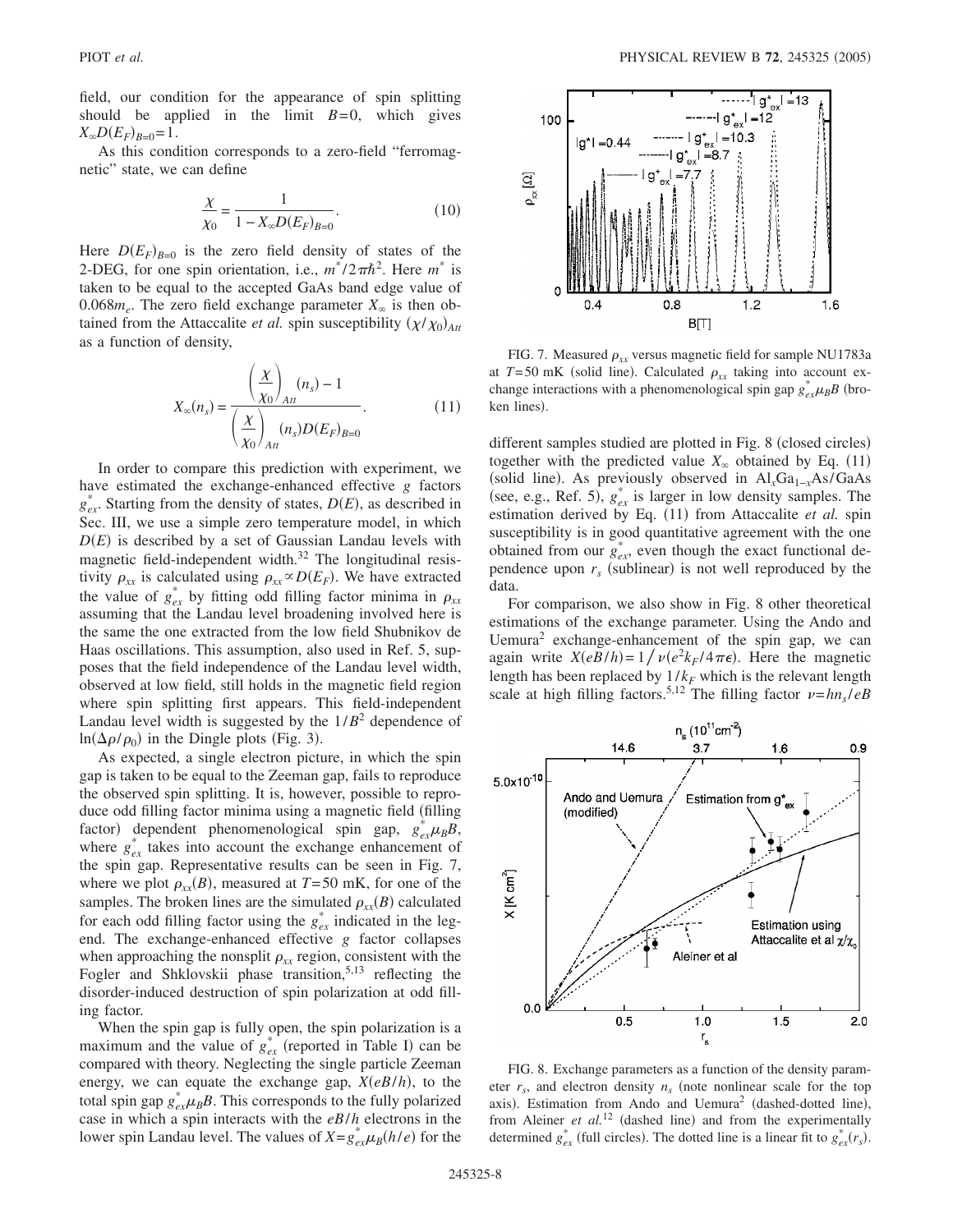and  $k_F = \sqrt{2\pi n_s}$  so that in Fig. 8 we plot  $X = e^2 \sqrt{2\pi/n_s}/4\pi\epsilon$ (dotted-dashed line). The dependence on  $1/k_F$  rather than  $l_B$ leads to a  $1/\sqrt{n_s} \propto r_s$  density dependance. It is striking how this simple argument describes qualitatively the density dependance of our enhanced *g* factor  $g_{ex}^* \propto r_s$  [as visible on the linear fit to  $g_{ex}^*(r_s)$  in dotted line]. We have also estimated the exchange parameter from the  $\alpha$  parameter describing the exchange gap in Ref. 12, which is valid for  $r_s < 1$  (dashed line). The rigorous calculation,  $^{12}$  including screening, introduces a logarithmic correction which reduces the exchange parameter at higher r<sub>s</sub>, improving agreement with experiment.

Finally we note that the influence of disorder on the measured  $g_{ex}^*$  seems to be weak since different samples with different Landau level broadening keep within the density trend. This is consistent with the fact that the effect of disorder on the spin susceptibility extracted by the tilted-field method is known to be weak.26 To summarize, the good agreement observed between experiment and theory means that the exchange parameter for our samples can be reliably estimated using Attaccalite *et al.* spin susceptibility. To a good approximation, the  $X_N$  appearing in Eq. (4) can be identified with its zero field value,  $X_{\infty}$ , given by Eq. (11). The absence of a magnetic field dependence can be understood, since at high filling factors (low  $B$ ) the average electronic separation is  $1/k<sub>F</sub>$ , rather than the magnetic length.

## **V. CRITICAL MAGNETIC FIELD FOR SPIN SPLITTING**

#### **A. Predicted field for spin splitting**

From Eq. (4) in Sec. II, we can directly obtain a relation which explicitly gives the magnetic field  $B_{ss}$  at which the spin degeneracy of a Landau level should be lifted, as a function of the Landau level broadening  $\Gamma$ , and the electron density  $n_s$ ,

$$
B_{ss} = \frac{h\Gamma\sqrt{\pi}}{e} \frac{1}{X_{\infty}(n_s)},
$$
\n(12)

where  $X_{\infty}$  is given by Eq. (11). We see here that  $B_{ss}$  is predicted to increase with  $\Gamma$ , so that spin splitting appears later in more disordered samples, which is also experimentally well established. The same  $\Gamma$  dependance is found for the condition for the collapse of spin splitting when comparing the spin gap to the Landau level broadening.<sup>5,13</sup> The electron density dependence of  $B_{ss}$  arises via the dependence of  $X_{\infty}$  on  $n_s$ . With  $X_\infty$  defined as in Eq. (11) this gives for  $B_{ss}$  a dependence close to  $\sqrt{n_s}$ , pushing spin splitting to higher magnetic field for higher density samples.

#### **B. Comparison with experiment**

Experimentally, the spin-splitting phenomenon is probed by the presence of a minimum appearing at odd filling factor in the longitudinal resistance. A method of extracting  $B_{ss}$ from the experimental data is needed for a quantitative comparison. In Ref. 13, the critical filling factor (magnetic field) for collapse of spin splitting is defined as the filling factor corresponding to  $\delta v = 0.5$ . Here  $\delta v$ , is the filling factor difference between two consecutive  $\rho_{xx}$  maxima related to spin



FIG. 9. Magnetic field for spin splitting  $(B_{ss})$  plotted versus Landau level broadening  $(\Gamma)$  and density  $(n_s)$ . The wire frame is the prediction of Eq. (12), and the spheres are the experimentally determined  $B_{ss}$ . The experimental error is indicated by the size of the spheres.

up and down Landau levels. This method, has been successfully applied to analyze the "collapse" of spin splitting, in which the spin gap is compared to the disorder in order to determine when the spin splitting should collapse.<sup>5</sup>

In a similar manner, we have analyzed our  $\rho_{xx}(B)$  data to extract  $\delta v$ , as shown in Fig. 2 for sample NU1783a. In our approach, in which we start from the "paramagnetic" state, the condition  $\delta v = 0$  is more appropriate. As the condition  $\delta v=0$  cannot be accessed experimentally, we have to extrapolate from the experimental  $\delta v(B)$ , for which we typically have data in the regime  $0.5 \le \delta \nu \le 1$  (see Fig. 2). The value of  $B_{ss}$  determined in this manner is only slightly smaller than if we had used the  $\delta v = 0.5$  criterium, and the error implied by such a treatment is estimated for each sample from the width of the transition.

Rigourously, as our model is developed for the zero temperature case, what is required is the extrapolated value of *Bss* at zero temperature. However, we have performed this analysis at different temperatures  $(0.05 \le T \le 1.2 \text{ K})$  and the extracted evolution of  $B_{ss}$  versus temperature shows that the difference between the extrapolated *T*=0 K value, and the 50 mK value, never exceeds 5%, which is well within the error bar for  $B_{ss}$ .

In Fig. 9,  $B_{ss}$  is plotted both versus Landau level broadening  $(\Gamma)$  and electron density  $(n_s)$ , for the six different samples (HJ or QW), spanning a density and mobility range respectively of  $\sim (1.5-9) \times 10^{11}$  cm<sup>-2</sup> and  $\sim (0.1-6)$  $\times 10^6$  cm<sup>2</sup>/V s. The  $\Gamma$  values, which are also given in Table I, have been estimated as explained in Sec. III. To compare experiment with our model, the predicted evolution of  $B_{ss}$ calculated using Eq. (12), is plotted as a wire mesh (threedimensional plot) in Fig. 9. The exchange energy  $X_\infty$  has been estimated using the calculated spin susceptibility of Attaccalite *et al.*<sup>16</sup> as explained in Sec. IV. Figure 9 shows a good quantitative agreement between the prediction and the experimental  $B_{ss}$ , especially considering that there are no adjustable parameters in the model. If we focus on the  $B_{ss}$ variation at constant disorder, the density dependence is cor-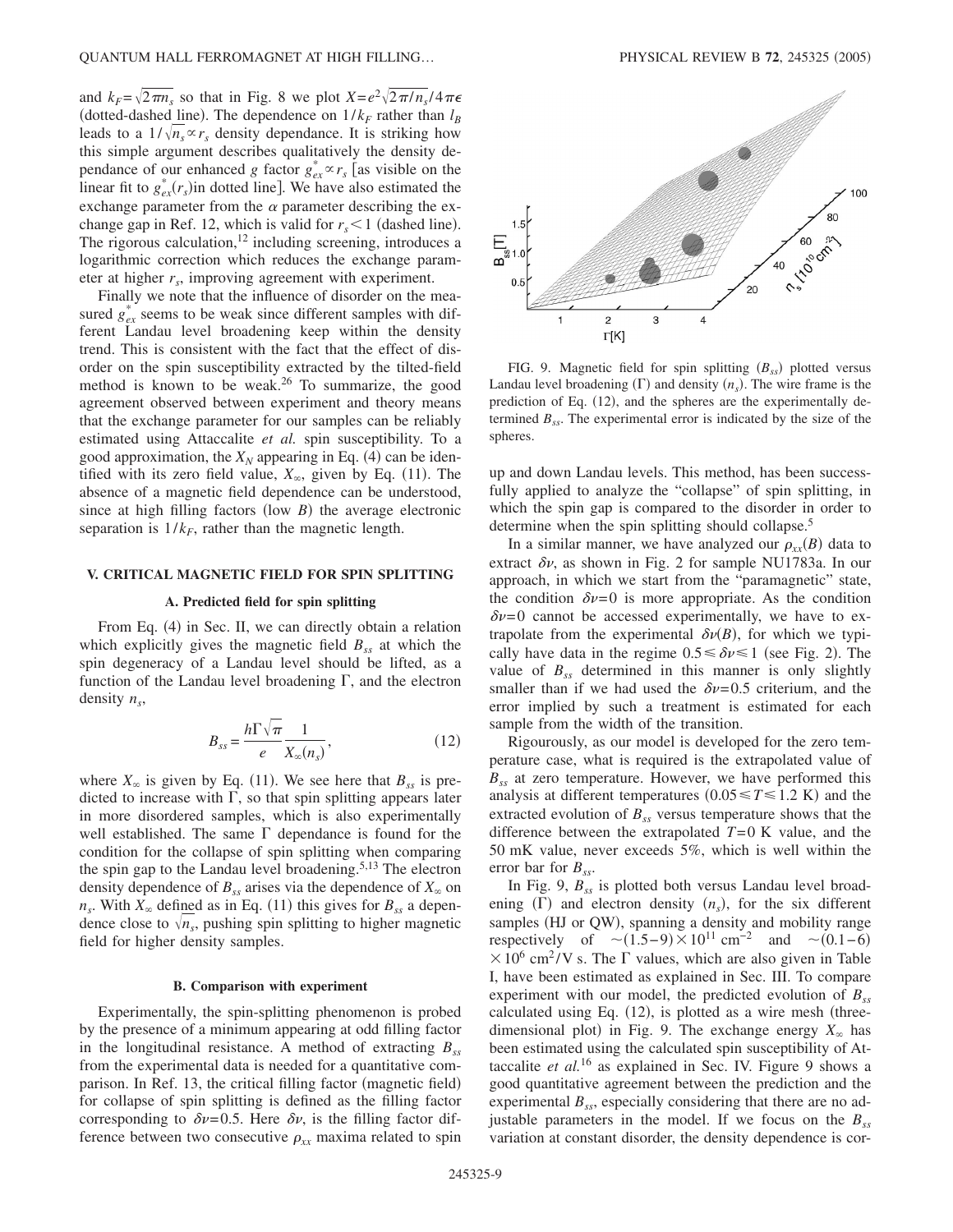

FIG. 10. (Color online) Critical density of states at the Fermi level  $[D_{ss}(E_F)]$  for a paramagnetic-ferromagnetic transition plotted as a function of the inverse exchange energy  $1/X_\infty$ . The  $D_{ss}(E_F)$ predicted as explained in the text using Eq. (12) (solid line) and the zero field 2D density of states (broken line) are also plotted for comparison.

rectly described. Equally, at fixed density, the disorder dependance is roughly linear in  $\Gamma$  as predicted by Eq. (12).

The good quantitative agreement gives further weight to the main idea of our model in which there is a competition between the energy cost of a flipping spins, which increases with  $\Gamma$ , and the exchange gain of flipping spins, which increases with decreasing  $n<sub>s</sub>$ , because of stronger exchange interactions at lower densities. The assumption that spin splitting in GaAs is driven primarily by exchange interactions, the Zeeman splitting being only a correction, is also validated.

From the experimentally determined critical magnetic field,  $B_{ss}$ , and the Landau level broadening,  $\Gamma$ , it is possible to calculate the critical density of states at the Fermi level,  $D_{ss}(E_F) = (eB_{ss}/h)/\sqrt{\pi}\Gamma$ , necessary to observe the paramagnetic to ferromagnetic phase transition. This is plotted in Fig. 10 versus the inverse exchange energy  $(1/X_\infty)$ . Here,  $1/X_\infty$  is calculated from the electron density using Eq. (11). The corresponding  $r<sub>s</sub>$  values are also indicated on the top axis. The predicted dependence of  $D_{ss}(E_F)$  on  $1/X_\infty$ , calculated using Eq. (12) is plotted in Fig. 10 for comparison. The agreement with theory is reasonably good, although there is some deviation at low electron density (high  $r<sub>s</sub>$ ). In these samples, spin splitting occurs too early, before the critical density of states is reached. This may be a correction due to the nonzero Zeeman energy. Clearly, in the limit of infinitely narrow Landau levels, our model breaks down, and the Zeeman energy is sufficient for the system to form a polarized ground state in the highest Landau level, even in the absence of exchange interactions. The density of states for a 2D system in zero magnetic field is indicted by the dotted line in Fig. 10. The transition to a ferromagnetic state at zero magnetic field ispredicted to occur for  $r<sub>s</sub> \sim 26$ , corresponding to the divergence of  $(\chi/\chi_0)$ , in the calculations of Attaccalite *et al.*<sup>16</sup> However, the corresponding electronic density of  $n_s \sim 5$  $\times$  10<sup>8</sup> cm<sup>-2</sup> is well below the density for the metal-insulator transition in GaAs.<sup>27</sup> At such densities, the system can no longer be described as a paramagnetic Fermi liquid, and hence no Stoner transition is expected at *B*=0 in GaAs, in agreement with experiment.

## **VI. CONCLUSION**

In conclusion, we have performed a quantitative analysis of spin splitting in a series of GaAs heterojunctions and quantum wells. A simple model is developed which predicts that spin splitting should occur when the density of states at the Fermi level is large enough to stabilize a spin polarized ground state for the highest occupied Landau level. The density of states in magnetic field has been experimentally determined using low temperature Shubnikov de Haas measurements. The exchange strength has been estimated from the theoretical spin susceptibility of Ref. 16. Tilted-field measurements have been used to show that the measured spin susceptibility for our samples is in good agreement with this theory. In addition, the calculated exchange energy has been shown to be reasonable from an experimental estimation of the exchange-enhanced *g* factors. The predicted field for the appearance of spin splitting,  $B_{ss}$ , calculated in the limit of zero Zeeman energy and zero temperature, is in good quantitative agreement with the experimental data at mK temperature.

As the Zeeman energy plays no role in this model, the appearance of spin splitting is simply the manifestation of an itinerant quantum Hall ferromagnet in the highest occupied Landau level. This can also be thought of as a Stoner transition, since the only role of the magnetic field is to modify the density of states at the Fermi energy. The critical density of states,  $D_{ss} = 1/X_{\infty}$ , for the Stoner transition is larger than the two-dimensional density of states,  $m^*/2\pi\hbar^2$ , consistent with the absence of a Stoner transition at zero magnetic field.

### **ACKNOWLEDGMENT**

We would like to thank A. H. MacDonald for stimulating discussions. Access to the Grenoble High Magnetic Field Laboratory has been facilitated under contract RITA-CT-2003–505 474.

1K. v. Klitzing, G. Dorda, and M. Pepper, Phys. Rev. Lett. **45**, 494  $(1980).$ 

Rev. B 37, 1294 (1988).

 $2$ T. Ando and Y. Uemura, J. Phys. Soc. Jpn. 37, 1044 (1974).

- 4A. Usher, R. J. Nicholas, J. J. Harris, and C. T. Foxon, Phys. Rev. B 41, 1129 (1990).
- 5D. R. Leadley, R. J. Nicholas, J. J. Harris, and C. T. Foxon, Phys.

<sup>&</sup>lt;sup>3</sup>R. J. Nicholas, R. J. Haug, K. v. Klitzing, and G. Weimann, Phys.